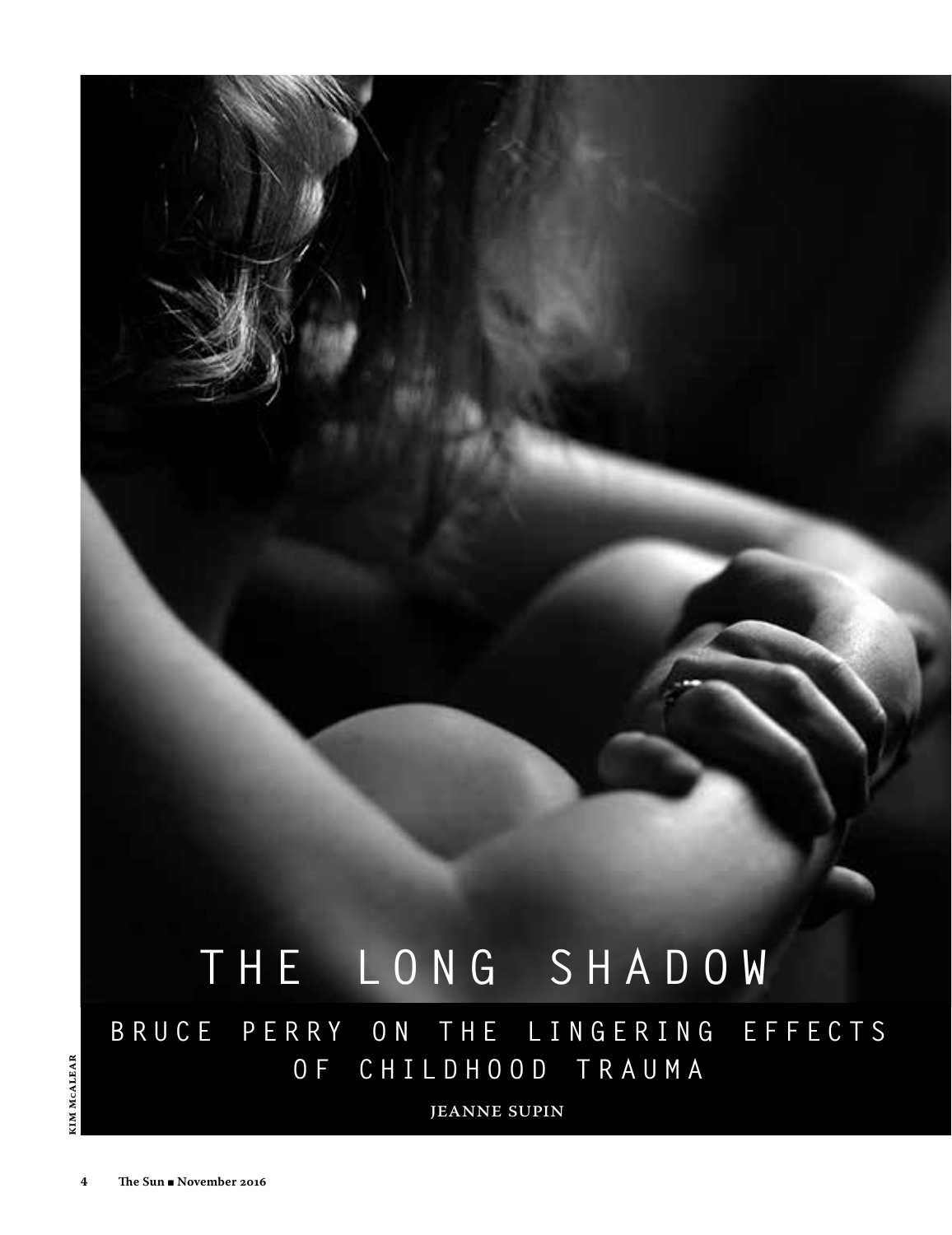THE*"fight or flight" instinct has served the human spe-cies well, helping us respond quickly to threats, but according to child and adolescent psychiatrist and neuroscientist Bruce Perry it can also change our brains for the worse. If the threats we encounter are extreme, persistent, or frequent, we become too sensitized, overreacting to minor challenges and sometimes experiencing symptoms of post-traumatic stress disorder, or PTSD. This is especially true for children, whose still-developing brains may be chronically altered by growing up in abusive environments that Perry calls "the equivalent of a war zone." Perry says that instead of being offered the sort of meaningful, caring connections they need, children with these experiences are often labeled troublemakers — and later criminals. He advocates passionately for changes in parenting, teaching, policing, and public policy to help traumatized kids.* 

 *The second of four children, Perry was born in 1955 in Bismarck, North Dakota. His father was a dentist; his mother, a homemaker. Skinny and asthmatic, Perry joined the track team and says visualization techniques helped him win races and get his asthma under control. He went on to attend Stanford University in California, where he majored in human biology and participated in a seminar about the effects of early life stress on the developing brains of rats. During his first summer home from college, Perry got married and returned to Stanford with his wife in the fall. One night she went missing and was later found brutally murdered. After the funeral Perry didn't return to school. He spent a lot of time alone, thinking about what had happened. When he went back to Stanford in the spring, the attention he received from other students made him uncomfortable, so he transferred to Amherst College in Massachusetts and entered the neuroscience program. In the wake of his wife's death he stopped focusing on grades and simply pursued subjects that interested him.* 

 *Perry went on to attend Chicago's Northwestern University, where he earned his MD and a PhD in neuroscience, satisfying his interests in both pure research and applied science. He did his medical residency at Yale University in Connecticut and joined ongoing research efforts to determine why some combat veterans developed PTSD and others didn't. Perry recalled something he'd learned at Stanford: rats exposed to uncontrollable stressful experiences early in life suffered lasting changes in brain chemistry. He looked at the veterans' childhoods and found that those with a history of physical or sexual abuse were more likely to have been traumatized by the war.* 

 *In 1987, as a child and adolescent psychiatry fellow at the University of Chicago, Perry consulted at Saint Joseph's Carondelet Child Center, a treatment program for boys with severe behavior disorders. He was shocked to discover that the psychiatrists who diagnosed the boys rarely took into account the children's histories of abuse and neglect. Perry showed that, if given the structure and stability and nurturing they'd been denied earlier in life, they could improve, sometimes dramatically.* 

 *Perry has since served as chief of psychiatry at Texas Children's Hospital and worked as a consultant and expert witness following tragedies, including such high-profile cases as the* 

*Columbine High School shootings, the Oklahoma City bombing, and the Branch Davidian standoff in Waco, Texas. He currently lives in Houston, where he is a senior fellow at the ChildTrauma Academy (childtrauma.org). He is also an adjunct professor of psychiatry and behavioral sciences at Northwestern's Feinberg School of Medicine. In addition to writing more than two hundred scientific articles, Perry has co-authored with Maia Szalavitz two books for general audiences:* The Boy Who Was Raised as a Dog: And Other Stories from a Child Psychiatrist's Notebook *and* Born for Love: Why Empathy Is Essential — and Endangered*.*

 *For this interview I met Perry at his small Houston office, which is decorated with photographs from summer hiking trips he takes with his wife and adult children in the Western Rockies or Canadian mountain ranges. He says that to nurture healthy children and understand what they need, we first have to help them feel safe and connected and allow them time for reflection. He seemed to embody this principle himself: during the two days I interviewed him, he was relaxed, and he never appeared rushed or looked at a watch or device. Though he often spoke about childhood trauma in terms of neurons and brain development, his love for children was obvious. When the conversation turned to the kids he has worked with, I could easily imagine him sprawled out on the carpet with a five-year-old, focused only on the vulnerable human being in front of him.* 

## **Supin:** What is trauma?

**Perry:** Despite using that word all the time, the psychiatric field still debates how to define it. Is trauma an external event? Is it the way we experience that event? Is it the long-term changes in emotional and physical functioning that follow the event?

 I define trauma as an experience, or pattern of experiences, that impairs the proper functioning of the person's stress-response system, making it more reactive or sensitive.

**Supin:** What is the stress-response system?

**Perry:** We have many stress-response systems. Essentially all the systems in our body can be recruited to respond to some form of stress, and depending upon the nature, timing, and intensity of the challenge or threat, some combination of these responses will be used to help us survive and adapt. Most people are familiar with the "fight or flight" response, which is activated when we perceive a potential threat. Our heart rate and respiration increase, glucose is released for energy, and nonessential feelings like hunger or pain will be ignored — all in preparation to flee or fight. Then, when the threat has passed, those systems return to a baseline equilibrium. These stress-response systems are a dynamic process, constantly monitoring our world and activating and deactivating to allow us to thrive.

 Another important aspect of our capacity to adapt is the malleability of the brain. Neural networks tend to change according to how often they are activated, and these changes can make us either more or less functional. If the brain's stressresponse apparatus is activated for prolonged periods, such as in a domestic-violence situation, its equilibrium will change.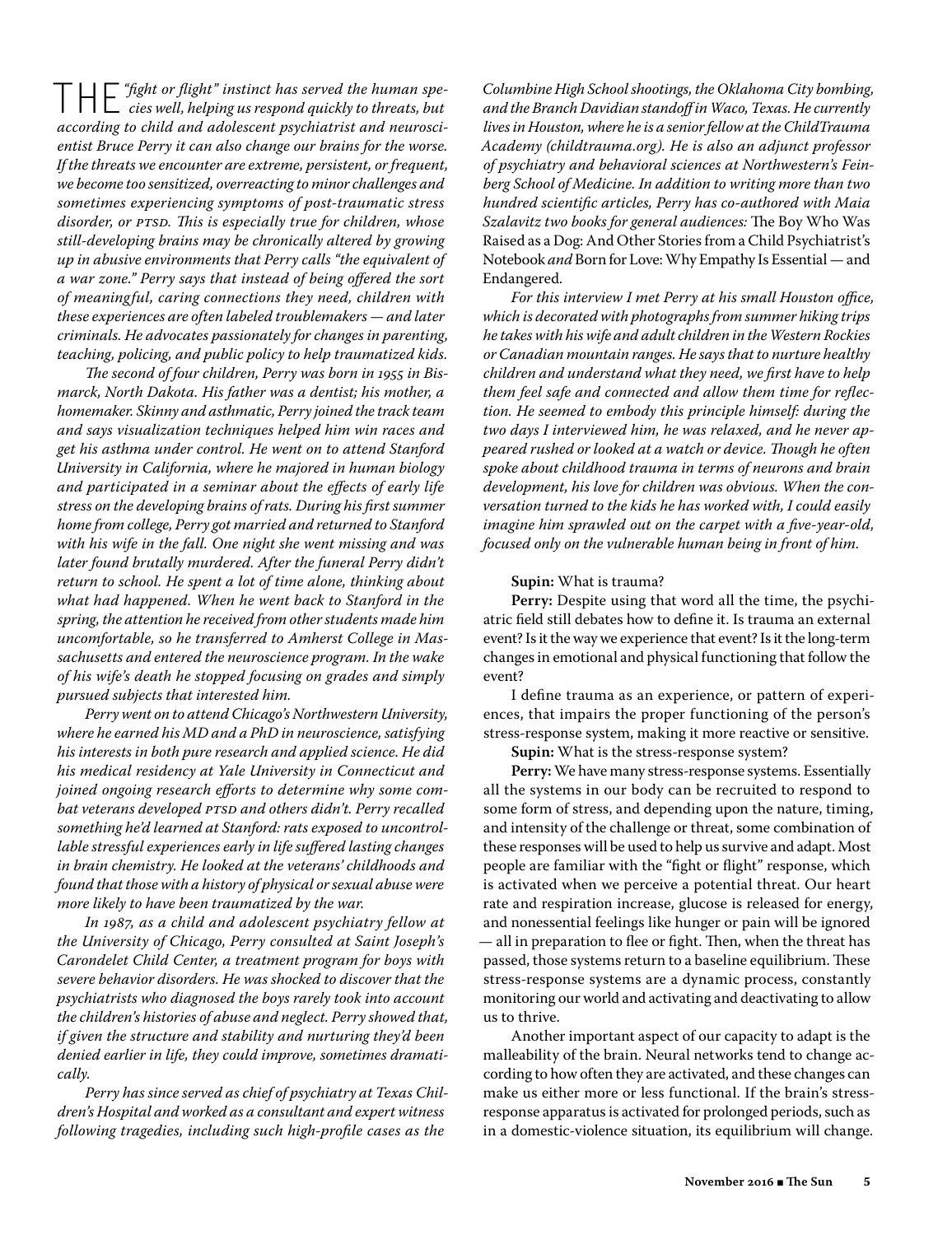Instead of being anxious and fearful only when confronted with a threat, a person might live in a persistent state of fear. For a child, in particular, this has many negative ramifications.

 Take a school shooting: Two children in the same classroom might experience basically the same event, but they can have very different long-term responses. One might have some bad dreams and anxiety, but after three months or so those will subside, and the child returns to her baseline. She doesn't forget the event, and even years later she will likely feel upset if she thinks about it, but the event did not fundamentally change her capacity to self-regulate, relate, and reason. She wasn't "traumatized."

 Another child's reaction might be much more severe and prolonged: profound anxi-

ety, significant sleep problems, recurring nightmares, and intrusive, disruptive memories of the event itself. This child is experiencing a change in his stress response. The event shifted his baseline in unhealthy ways. He was traumatized.

 When a child with a typical equilibrium is traumatized, he is aware of the change and can report his distress to others. But when a child grows up in an environment permeated with chaos or violence, that child perceives this state of hypervigilance and distractibility as the norm. If asked whether he feels anxious, he will say no. We can tell how anxious he is by the way he startles when he hears a sudden noise, by his inability to sit still, and so forth. But to him this is normal. This is his baseline.

**Supin:** So the difference in baselines explains why one child might recover from a school shooting and another be traumatized by it?

**Perry:** Many factors influence who we are and how we function. For example, previous prolonged activation of the stress-response system due to living with the unpredictability of poverty might be a factor. So could the type of support the child receives from family and community. The quality of a child's relationships before, during, and after a horrible event influences outcomes tremendously. Children who have experienced attentive, loving parental care since birth and who live in stable, safe homes and communities will fare best.

 A child will also respond to an event based on how the adults around her respond. Human emotions are contagious. If a child falls down and scrapes a knee, she will mirror the parent's response to the accident. If the parent is calm, it strengthens the child's stress-response system. If the parent views the situation as threatening, the child will, too. Parents' reactions turn out to be one of the major predictors of whether a child will develop symptoms of post-traumatic stress after a tragedy. Resilient children are made, not born.

 Many people believe that children are more resilient than adults, yet the opposite is true. The developing brain is sensitive to experiences both good and bad. The same neurologi-



Bruce Perry

cal principles that allow young children to rapidly learn motor skills and language are also at play when it comes to processing stress or trauma. An infant who receives predictable, consistent care develops a neural framework that helps that child think and learn later in life. An infant who is neglected or abused develops a different neural framework.

**Supin:** Can you explain a little more about how our stress-response systems work?

**Perry:** All input — feelings of hunger or thirst, loud noises, the sound of someone's voice, some information we learn — first enters the lower, more primitive part of our brains, which determines if this input is familiar or unfamiliar. If the input is familiar, it then travels to a higher, more

evolved part of our brain, where we decide based on memory whether it's good, bad, or neutral. If the input is unfamiliar, the brain's default conclusion is *This can't be good*. Any novelty — even desirable novelty, like learning something new activates our stress-response system.

 Some stress is actually good for us — for example, the stress related to meeting a new person or traveling to a new place. Predictable, controllable, and moderate activation of the stress-response system has been shown to build our capacity to manage challenges. When a child has the opportunity to challenge herself in the presence of supportive adults, it builds resilience. It's the dose, the pattern, and the controllability that determine whether the stress is adaptive or harmful.

 Let's say you're a six-year-old boy, and up until now your life has been OK. Mom and Dad split up, and there was some conflict around the divorce, but nothing too horrible. Then all of a sudden Mom has a new boyfriend in the house. That's novel, so it generates moderate stress. At dinner he raises his voice at you; that's unpredictable. He soon starts barking orders at you more frequently. He yells at your mom. He hits you, or he hits your mom. Your stress-response system doesn't have time to return to baseline before another source of stress arrives. You start having anticipatory anxiety about what will happen next. Your baseline level of stress increases; things that would not have bothered you much before now bother you a lot. A harsh tone of voice that may have been mildly upsetting is now overwhelming. If the boyfriend's behavior continues, your stressresponse system may start to register any angry tone of voice as threatening. You've become what we call "sensitized."

**Supin:** Conventional wisdom might suggest that the boy would get used to the angry, violent behavior and be less affected by it over time, but you're saying the opposite is true.

**Perry:** Exactly. The more our stress-response system is activated in uncontrollable ways, the less able we are to handle even small amounts of stress.

 When you are overstressed, you no longer have efficient access to your higher brain functions. By the time you're in a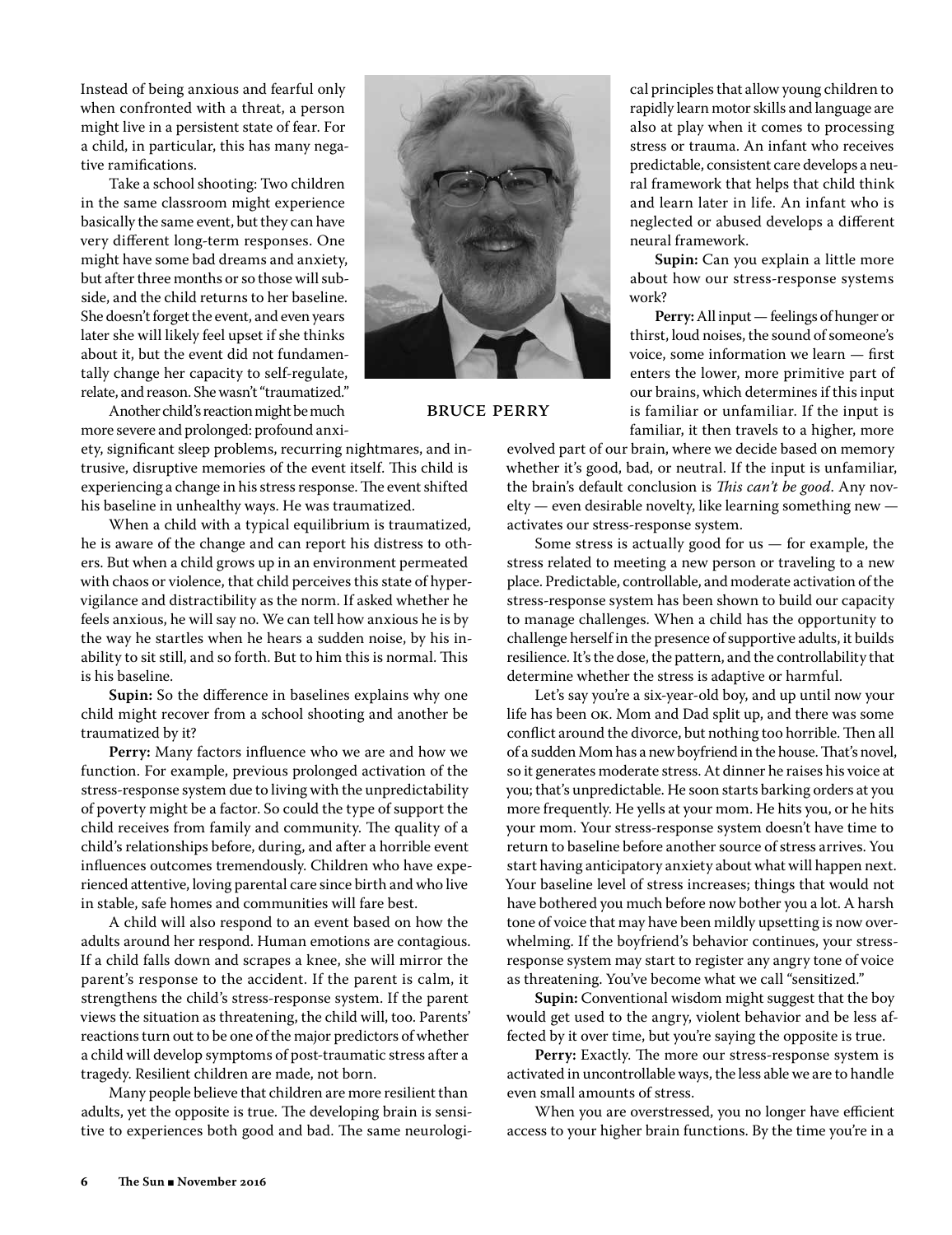state of alarm, significant parts of your cortex — the highestfunctioning part of your brain — have shut down entirely. This is adaptive if you're confronted by a predator, because you don't want to waste time thinking about how to respond: you want to fight or run away. But to do your best reasoning, you need access to that sophisticated part of your brain. To learn and plan, you need to be in a relatively calm state.

**Supin:** Let's go back to the six-year-old boy in your example. What happens to him at school?

**Perry:** The brain is good at generalizing from one kind of experience to another. Most of the time this ability is a gift, but this boy may generalize that all male authority figures who raise their voices are terrifying. This starts a vicious cycle: The boy arrives at school already on heightened alert due to his home situation, and he can't pay attention. The teacher gets frustrated and raises his voice. The child is now even more on red alert. It's impossible for him to concentrate. The rational parts of his brain shut down. Instead he has access only to the parts that process information valuable in threatening situations. He's attuned to the teacher's tone of voice, to whom the teacher is smiling at. He's learning to read nonverbal cues. The calm child will learn the state capitals; the sensitized child will learn who is the teacher's pet.

**Supin:** Can he recover from that?

**Perry:** Yes, opportunities for controlled, moderate doses of stress can shift these systems back toward well-regulated functioning. The key is that a moderate challenge for a typical child may be a huge challenge for a sensitized child.

 The achievement gap in schools has a lot to do with the child's home and community life. If the family is concerned about not having money for food or rent or a doctor's visit, that creates a pervasive sense of anxiety and unpredictability. The longer the child is in that environment, the worse the vicious cycle at school becomes. Eventually the kid says to himself, "There's something wrong with me. I'm stupid." And he drops out as soon as he can.

**Supin:** What about the character-building benefits of facing down adversity, of "rising to the challenge"? Is that ever applicable in these situations?

**Perry:** If you start from a healthy place, adversity can be character building. But if you grow up amid constant adversity, you are less likely to have the flexible and capable stressresponse systems you need to face down adversity. Certainly many children do grow up with remarkable gifts and strengths despite their challenges, but when this happens, it's often because there were people in the child's environment who helped create a safe, predictable space for the child at least part of the time.

**Supin:** Are there instances in which well-intentioned parents protect their children from stress too much?

**Perry:** Yes, I've seen upper-middle-class children develop anxiety disorders because they had never been given the opportunity to explore the world. They'd been told only, "Don't do this, don't do that, don't get dirty." By the time these children went to preschool, they hadn't learned to tolerate even slight discomforts. They became overwhelmed by the novelty

of preschool and had meltdowns.

 Resilience comes from stress. It's important that parents, teachers, and coaches not be afraid of it. Exploring, getting dirty, and falling down help you build resilience and tolerate novelty and discomfort.

**Supin:** How might we apply this to whole communities? **Perry:** First we have to understand that feeling connected to other people is one of our most fundamental needs. We feel safer when we are with kind and familiar people. Tension can arise from being part of a marginalized minority, whether you define that minority status by economics, race, ethnicity, religion, gender identity, sexual preference, or whatever. The marginalized group has a much higher level of baseline stress. It's not a specific traumatic event; it's a continuous sense of disconnection.

 Our brain is constantly monitoring our environment to gauge whether or not we belong someplace. If we frequently get feedback that we don't belong — or, worse, overt threats — then our body's systems stay in a constant state of arousal. This increases the risk for diabetes and hypertension and makes learning, reflection, planning, and creative problem-solving harder. Over time it will actually change the physiology of your brain.

 For example, for someone who already feels marginalized and is hypervigilant, even a relatively benign interaction, such as a police officer asking for your license, can trigger a volatile reaction. This is true for both the person being stopped and for the cop who's doing the stopping. They both can be sensitized. People in law enforcement should know the principles of stress and trauma. It's the key to understanding why some of their policies and behaviors have a destructive effect.

**Supin:** Are you aware of any programs to train lawenforcement personnel in these principles?

Perry: I did some work with the FBI after the Branch Davidian standoff in Waco, Texas. [*In 1993 the Federal Bureau of Alcohol, Tobacco, Firearms, the FBI, and the Texas National Guard held the Branch Davidian religious group under siege for fifty-one days, culminating in an explosive clash and eightyseven deaths. —Ed.*]

**Supin:** What were you doing, and what did you learn?

**Perry:** The events at Waco were astoundingly tragic. We brought in a team of people to help with the Branch Davidian children both during and after the standoff.

 The Branch Davidians were a highly insular fundamentalist religious group who had sworn absolute allegiance to their charismatic and controlling leader, David Koresh. The group certainly conformed to all academic definitions of a cult. In the first three days of the standoff, twenty-one children were released into the care of the FBI and the Texas Child Protective Services. I got involved because I lived nearby, and someone in the Texas government asked for my assistance. I went to Waco figuring I'd make some recommendations and be back home in a few days. I ended up assembling a team and staying for months.

 When I first arrived, I was greeted by an imposing Texas Ranger who was feeling understandably protective of these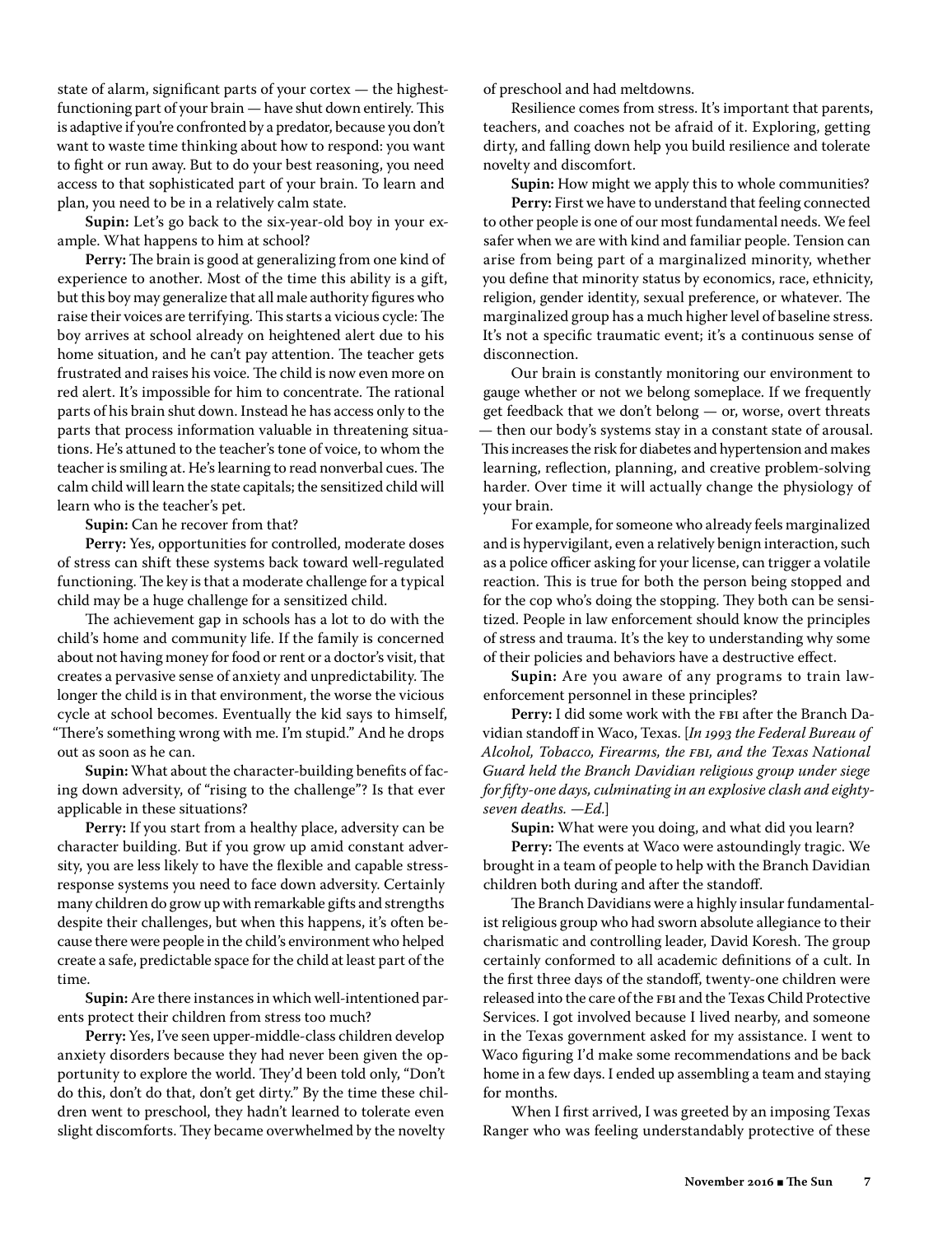children and none too keen about a psychiatrist messing with their heads. In trauma work we routinely track heart rates, because even when traumatized children express no outward stress response, their heart rates are often elevated. I offered the ranger a deal: he could take the pulse of a girl sleeping soundly nearby, and if it was below a hundred, I'd leave. The normal resting heart rate for a child her age is about eighty beats per minute. Her pulse was 160. I stayed, and the ranger and I became close collaborators in helping these kids.

 Others wanted the kids to get therapy, but I said no. First let's bring them consistency and predictability. Let's minimize the number of new adults in their lives. Let's settle them into a routine and allow them to build some familiarity with us.

 About seven weeks passed from the time the twentyone children were released until the bloody conclusion of the standoff. I interviewed each child multiple times during that period but was also just with them day in and day out. So I got to know them.

 Each evening, after the kids went to bed, the adults would sit together and talk about what we'd seen during the day. We found that each child had about three hours of therapeutic interaction a day, even though none of them received formal therapy. Throughout the day kids would seek out small doses of support. One child might go up to the best adult hugger and get a hug; later that same child might find the funniest adult and get a laugh. The key here is that the children controlled the nature and duration of the interaction. Their heart rates began to go down.

 We had a diverse enough group that the children could find exactly what they needed at any particular moment. It reminded me of traditional multigenerational clans, where maybe Mom is good at fixing a hurt, and Grandpa is good at storytelling, and someone else can start a fire, and so on. The community offers a rich array of people to learn and receive support from.

 Living with those twenty-one Branch Davidian children changed how I thought about therapeutic work. We offered structure, familiarity, caring — and no therapy. A fifty-minute therapy session may be a part of treating trauma, but ideally it's simply one thread in a much larger web of therapeutic encounters.

 My confidence in our approach grew when the Davidians' attorneys insisted that the children be allowed to visit with their parents. During those visits, the parents repeated Koresh's apocalyptic message, warning that we were going to kill them all. And, sure enough, after the visits the kids' heart rates shot back up. As soon as the visits stopped, the children returned to baseline.

 Over the years my colleagues and I have honed our ability to identify and educate the adults in a child's family, community, and school who might help provide therapeutic experiences. We teach them about the impact that trauma and adversity have had on a child's functioning. We give them realistic expectations. The most at-risk children are often disconnected from family, school, and community. Reestablishing those connections appears to buffer the effects of trauma. Distributing

caregiving duties among a set of healthy and loving adults is one of the best ways to help isolated, overwhelmed, and incompetent parents. Grandparents, partners, and friends can all shoulder some of the burden.

**Supin:** What can communities do to support and encourage healthy development?

**Perry:** A number of years ago Chicago's Cabrini Green public housing added some green space among the high-rise apartment buildings. They put in a better playground. They put in benches where people could sit. No other changes were made or new services offered, but over the next couple of years violent crime in that housing project dropped by 30 percent.

 If your living environment increases the probability that you will interact with your neighbor, it makes both of you physically healthier, socially healthier, and less likely to suffer the mental-health issues associated with being isolated and marginalized.

 Another set of studies were done of indigenous populations in British Columbia that had suffered the long-term consequences of cultural genocide — authorities suppressing languages, religious practices, economic systems, all the things that create a cohesive community. Throughout British Columbia dozens of these indigenous communities have recovered their languages, traditional practices, and so forth, and those same communities have experienced decreases in violent crime, alcoholism, and suicide. In some the suicide rates dropped to the same as the general population, which is astounding for an indigenous population.

**Supin:** How do you know if something traumatic happened with a child? Will he or she express it behaviorally?

**Perry:** Frequently yes, but it's amazing how many times kids will also make an initial disclosure. They'll say, "I don't like to go to Grandpa's house." If that gets no response, they might come back later and say, "Grandpa likes to play games . . ." But if, when a kid makes that comment, the adult says, "Grandpa loves you. Don't talk bad about Grandpa," the kid won't bring it up again. The child was testing the waters, to see how open you are to hearing something negative about Grandpa. The moment the child senses that you're not open, he or she backs away.

**Supin:** When you're getting children to talk about what happened to them, how do you approach them?

**Perry:** People who have experienced trauma, especially children, need to be able to control how and when they tell their story. When we demand that someone tell us what happened, even with good intentions, we often reactivate the traumatic memory and the accompanying stress, which makes matters worse. Only the child knows what the proper time and method of revisiting the trauma is.

 I once worked with a girl who at the age of three had witnessed her mother's brutal rape and murder. The attacker then slashed the girl's throat and left her for dead. She was alone with her deceased mother's body for eleven hours before someone found her. I'd been brought in by the girl's attorney to prepare her for possibly testifying in court. The first time we met she was sitting on the floor in a room with dolls, toys, and books.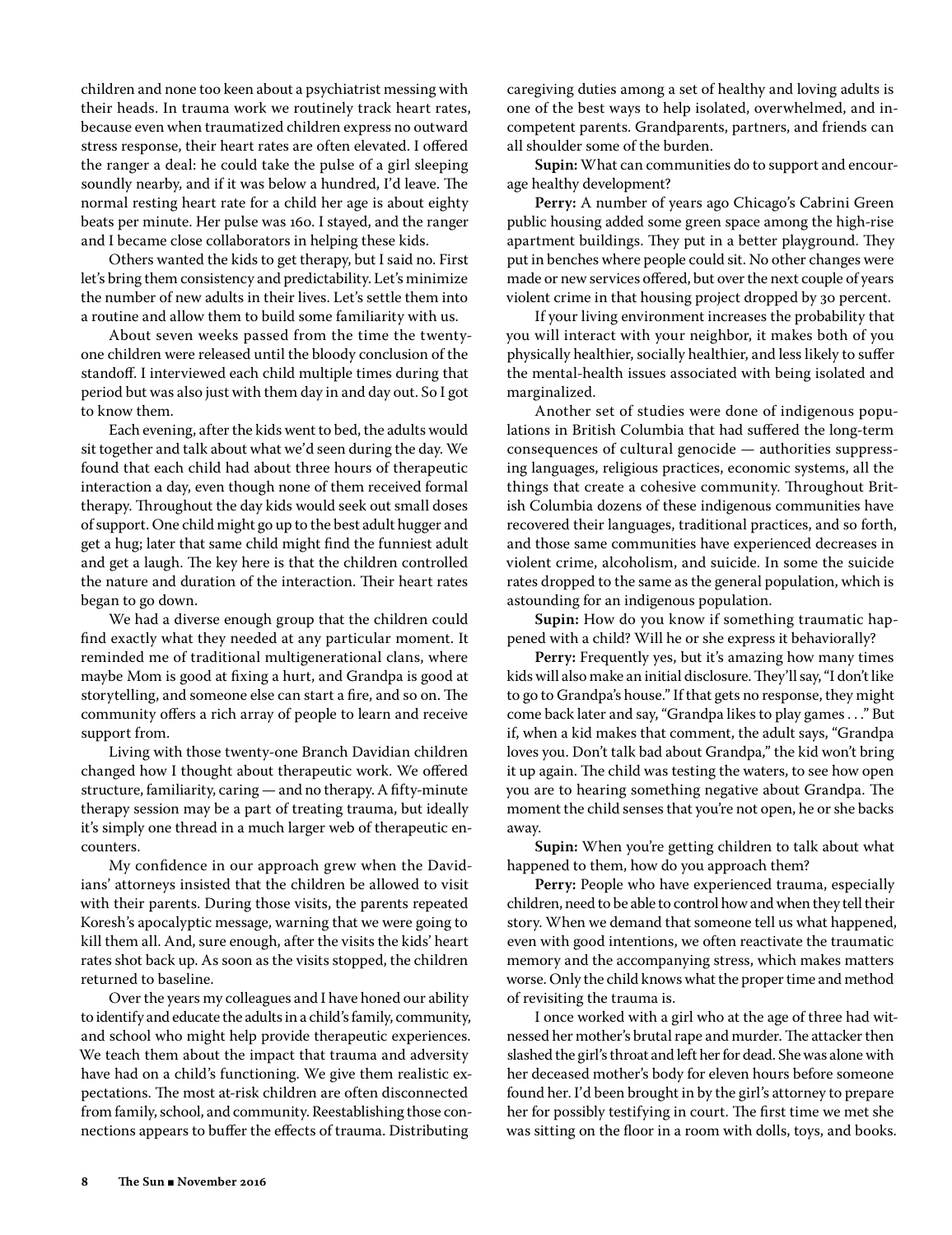I sat down on the floor nearby, to make myself less imposing, and began drawing in a coloring book, chatting with her about what I was coloring and the colors I chose. Eventually she moved closer and directed me to use specific crayons. We colored together in silence for several more minutes before I asked, "What happened to your neck?" She ignored the question. I quietly asked again. She became agitated and reenacted the events by pretending to slash the throat of her stuffed animal. She then started jumping off the furniture. Afraid she'd hurt herself, I caught her, and she collapsed in my arms and in a slow monotone told me what had happened.

 From then on I let her determine what we did at each therapy session. For many months she would motion for me to lie silently on the floor as she revisited her trauma in small, controllable doses in order to make sense of it. She would have me lie down, and she would demonstrate how she had tried to revive her dead mother. She always insisted that I wake up, which, of course, I did. She wanted a different outcome. We did this again and again, and little by little she made the violent memory into something she could live with and not have it crush her.

 Her emotional state evolved, too. Over the months her behavior softened and she grew more deliberate. Finally one day, instead of instructing me to lie on the floor, she led me to a rocking chair, chose a book from the bookshelf, crawled into my lap, and asked me to read her a story.

**Supin:** What advice do you give to people who work with traumatized kids?

**Perry:** It's critically important to meet the child exactly where he or she is developmentally. Imagine a twelve-year-old living in poverty, with hurtful and unpredictable parenting and miserable experiences at school. That child will be much less mature than a typical twelve-year-old. In fact, he's probably more like a four-year-old socially, and maybe a seven-year-old cognitively.

 I teach people to change their expectations at first, because otherwise he won't progress. I'll tell his teachers that even though he's in sixth grade, his ability to learn is closer to a first-grader's, and he has the attention span of a preschooler. You wouldn't expect a preschooler to sit still for more than a few minutes, would you? So they adjust their expectations and allow the child to move around or shift to a new task more frequently. The child's behavior soon improves, and that oncedisruptive boy can learn and even excel at an appropriate age level.

**Supin:** Is it really so easy?

**Perry:** The great thing about our brains is that they can adapt and improve quickly as soon as we're given the support we need. I've seen many instances in which children with extreme trauma histories and seemingly insurmountable deficits catch up to their chronological age remarkably fast.

 Justin, who inspired the title of my book *The Boy Who Was Raised as a Dog*, was six when I first met him in a hospital pediatric intensive-care unit. He was nonverbal and always either rocking and moaning or screaming and throwing food and feces at staff. He'd been diagnosed with "static

THE GREAT THING ABOUT OUR BRAINS IS THAT THEY CAN ADAPT AND IMPROVE QUICKLY AS SOON AS WE'RE GIVEN THE SUPPORT WE NEED. I'VE SEEN MANY INSTANCES IN WHICH CHILDREN WITH EXTREME TRAUMA HISTORIES AND SFEMINGLY INSURMOUNTABLE DEFICITS CATCH UP TO THEIR CHRONOLOGICAL AGE REMARKABLY FAST.

encephalopathy" — severe brain damage of an unknown origin, unlikely to improve. The doctors had assumed he would be unresponsive to treatment, so they'd offered none.

 Tragically no one had asked about Justin's living conditions prior to his hospitalization. His story was heartbreaking. When Justin was two months old, his fifteen-year-old mother had left him with his grandmother, who'd died nine months later. The infant ended up with the grandmother's boyfriend, who did not have the emotional or intellectual skills to raise a baby. He called Child Protective Services, but since he didn't seem to pose a threat to the boy, CPS didn't act. The man was a dog breeder by profession. So he raised this child in a kennel as if he were a puppy. Justin was fed and changed, but otherwise lived in a cage for five years with only dogs for companions.

 His severe developmental delays were the direct result of the conditions he'd endured. We immediately conducted new assessments, operating from the premise that Justin did, in fact, have the capacity for developmental growth. Our treatment gave him the opportunities he had missed earlier in life. Speech therapists introduced him to language and words as they would a toddler, and physical therapists helped with toilet training and the motor skills typically acquired by preschoolers. His progress was astounding. He leaped over developmental milestones in mere weeks instead of years.

**Supin:** Do parents and teachers ever resist your methods? **Perry:** The child's treatment is a collaborative effort, of course. I listen carefully to the perspectives of the other adults involved and respectfully engage with them. The relationship I create with, say, a teacher becomes a proxy therapeutic relationship for the child. Instead of just seeing this child once a week and doing whatever voodoo I'm supposed to do in that hour, I've got co-therapists out in the community who are providing dozens and dozens of positive, healing interactions with the child.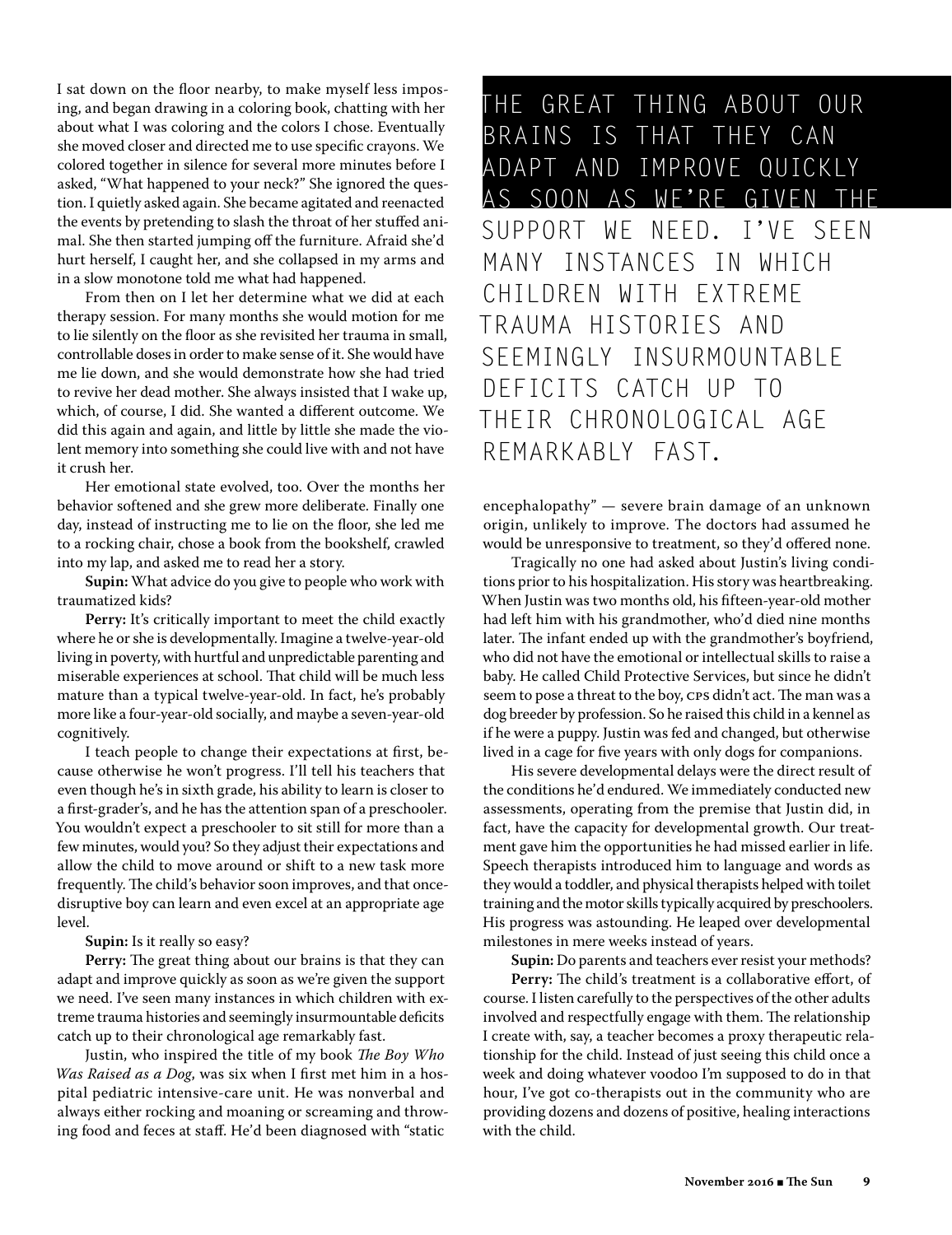When appropriate, I've engaged a whole classroom of kids in helping one of their own. I offer some information about why this child is different — maybe this girl didn't have a loving mommy and daddy, so she doesn't understand how to make friends — and the child's classmates go from treating her like a pariah to being her biggest protectors and champions.

**Supin:** Do you teach the traumatized children how to control their own stress level?

**Perry:** Yes, we do show them many ways to regulate their stress-response system: mindfulness, walking, sometimes rhythm, music, and dance. Different people will find different activities helpful. I'm a big fan of the sounds and rhythms of nature. There is something centering about them for me. But other people might not like that.

 Some people can't be alone, can't sit still with their own feelings and no TV on, nothing to distract them. Solitude and quiet make them incredibly uncomfortable, like any novel experience would. I think our culture doesn't provide enough reflective moments for children as they grow up. We fill every moment with the radio, the TV, smart phones.

**Supin:** What are the effects of not having that reflective time?

**Perry:** You'll have a lower probability of being creative. You won't be able to put together different experiences that you've stored away. You will end up using problem-solving approaches that other people have already devised. This may not be a bad thing if it works in a specific situation, but the world is always changing, and everybody's circumstances are a little bit different.

**Supin:** What about medication? Under what circumstances is it a part of treatment or recovery?

**Perry:** Medications can be helpful as an adjunct to the full treatment process. Unfortunately they are often over-prescribed and used as the *only* therapeutic intervention. In those cases they are not effective. I am very cautious about using medications.

**Supin:** Tell me more about how you individualize your treatment plans.

Perry: Let's say I'm meeting an African American boy whose most emotionally charged encounter with a white man was when a cop harassed his dad. This has given him preexisting negative associations about white men in positions of power. And maybe the last time he went to the doctor, he got a shot. So he sees me — a white male doctor — and his stressresponse systems get activated. He is wary and distrusting of me. Considering his experience of the world, this is completely reasonable.

 When I'm working with this child, I want to allow him time to create a new, more accurate set of assumptions about me. Therapy is not about erasing those old connections and associations; it's about building new ones. Once you make those associations, they require a little bit of effort to maintain.

**Supin:** Are there any clients you wish you'd treated differently?

**Perry:** Hell, yes. Almost all of them. We are always learning, and we learn the most from our mistakes. The people who

are generous and courageous enough to share themselves with me all end up teaching me by letting me know when I screw up. Fortunately most of them are forgiving.

**Supin:** You've described some of the most common responses to trauma, but don't people express trauma in different ways?

**Perry:** I'm embarrassed to say that it took me a while to realize they do. When I was first beginning to study trauma in the late 1980s, I worked with a group of boys in a residential facility — not quite a hospital but more than a group home. They all had serious behavior issues. At the time I was making the connection between trauma and a sensitized stressresponse system. I presented my findings to a group of peers, and somebody raised his hand and asked, "What about girls?" And I realized I hadn't once observed girls to see if their responses were different.

 We subsequently discovered that there are two opposite expressions of a malfunctioning stress-response system: acting out and withdrawing. Let's say Billy and Sally were both mistreated in similar ways. Billy becomes an incredible pain in the ass: disruptive, aggressive, failing at school. Meanwhile Sally is sweet, shy, and compliant; though a poor student with few friends, she exhibits no behavior problems. Billy is saddled with negative labels, constantly punished, and eventually kicked out of school. Sally is pitied or ignored, just passed from grade to grade, assumed to be OK, if not too smart or socially adept. No one has the time or inclination to explore why she might be unable to make friends or connect with her teachers.

 Both Billy and Sally have lost the ability to control aspects of their behavior. In the midst of an outburst Billy literally can't understand that throwing a chair will likely get him sent to the principal. Disciplining Billy further only reinforces his condition. Similarly when Sally shuts down, she can't tell you what's happening to her. Coaxing her to describe her feelings is essentially futile; she's unable to access that level of thinking and reflection.

 It may seem appropriate to discipline Billy for throwing the chair across the room and tell him that his outburst is dangerous, or to pull Sally aside and ask if she needs extra help with math or wants to talk about how the other girls bully her on the playground. But neither approach will work.

 Acting out versus dissociating doesn't always fall along gender lines. The younger you are when the trauma occurs, the more likely you are to dissociate, because a toddler who is sexually abused can't fight or flee. Maybe she'll try to resist or run at first, but it won't work. So all she has left is her capacity to retreat into her inner world. An infant or toddler's normal response to a threat is to cry for an adult. If the adult hurts her, though, she has no option but to dissociate.

**Supin:** I remember when my daughter was an infant, if she was crying or upset in public and I was anxious about it, I could never calm her down. But the moment I relaxed and rocked her, she'd calm down instantly.

**Perry:** This illustrates the contagious nature of human emotions. If you are not calm, it's impossible to calm someone else. And rhythm is one of the most powerful methods of re-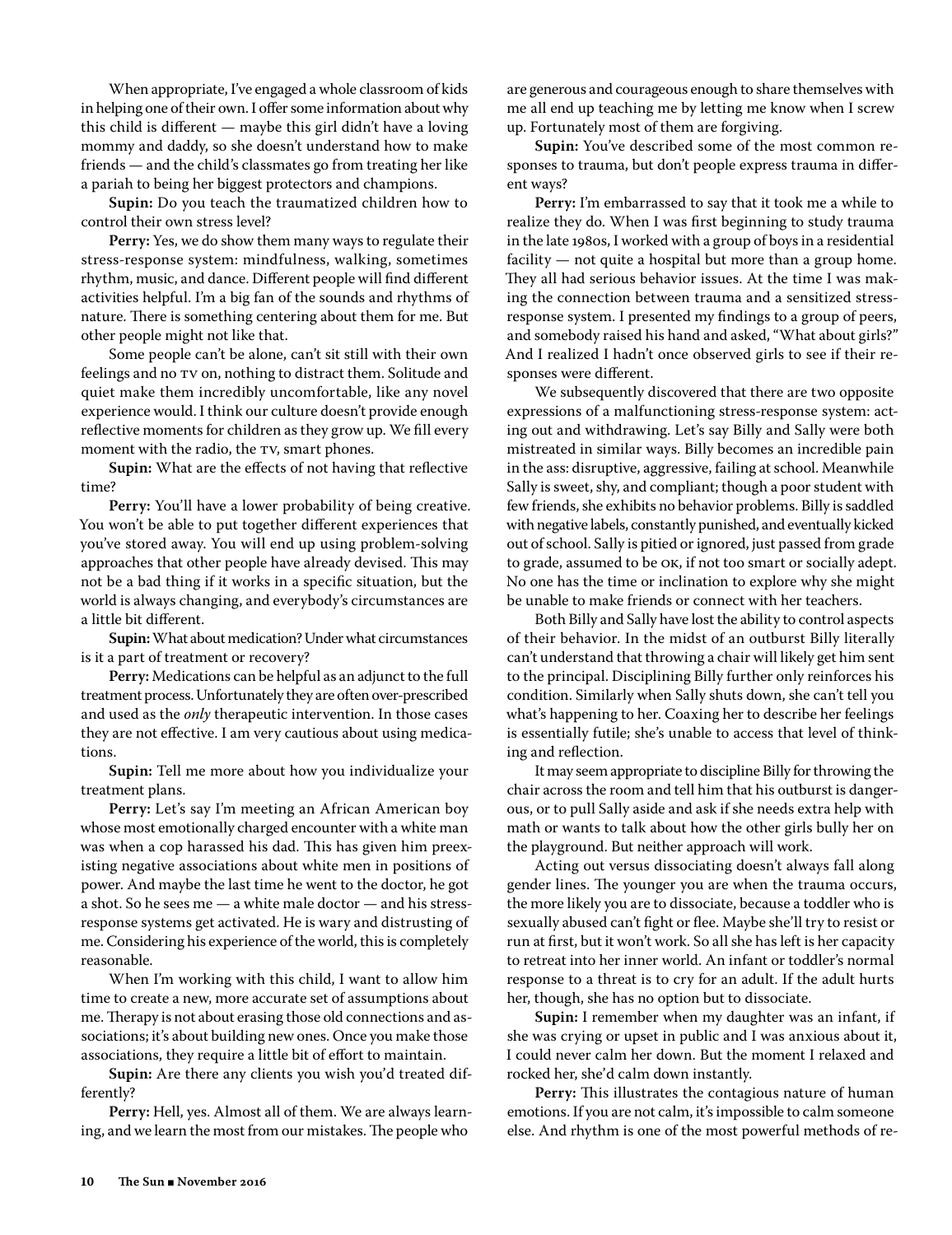

**LLOYD WOLF lloyd wolf**

laxing ourselves. Key neural networks change their activity in response to repetitive, rhythmic activities — dancing, drumming, singing. Even children who have not experienced trauma will use rhythm to regulate. When a child bounces his leg or taps his pencil on his desk, it may be aggravating to his teacher, but it's probably soothing for the child. If you want children to pay attention and learn, it's important to allow them to move in ways that keep them focused. For some kids I recommend desks that literally rock. I'll have other kids walk on a treadmill or pedal a stationary bike while doing their homework.

 Everything is more effectively learned in rhythm. We teach kids the alphabet with a song. The military teaches soldiers to work together through marching, even though it no longer serves a functional role in combat. Some teachers have brought hip-hop into the classroom to help teach math or history. Of course, not every technique works with every child. For some, decreasing the degree of stimulation can be the right approach.

**Supin:** Do those practices change us physically as well as mentally?

**Perry:** I think of mind and body as one and the same. Your mindset is reflected in your physiology. When you're on active alert, your body chemistry changes. This isn't necessarily bad. You can learn valuable information during these alert moments. But if you want to use that information in unique and creative ways, you'll need to return to a state of solitude and reflection.

**Supin:** But too much solitude — such as when someone is placed in solitary confinement — is bad for us, right?

**Perry:** Yes, solitude is radically different from forced solitary confinement. Solitude is usually a choice and includes sensory elements — the sounds of nature, music, the background hum of daily life. Solitary confinement is forced upon someone and is highly distressing; you're cut off from human interaction, images, sounds. Sensory deprivation can cause a person to become psychotic. Solitary confinement makes someone more dangerous, not less.

**Supin:** Some have suggested that birth itself is traumatic. Do you agree?

**Perry:** I would agree that birth involves an extreme activation of the stress response, which results in an alteration in the stress-response systems. So, using that earlier definition, yes. Being born is a frightening experience. It's a huge change in your environment. In utero you are mostly regulated. Your world is dark, wet, warm, and full of calories and oxygen. You have pretty much all you need to keep your brainstem happy. Then you get pushed out of that environment. There's a period during birth when you don't get enough oxygen. It's probably like you're drowning: absolutely terrifying. Birth also involves moving through a tight space, which hurts. Finally there is this sensory transition. All of a sudden your environment is 72 degrees instead of 98.7. You see sights you've never seen before, and you hear sounds differently, and the rhythm of your mother's heart is gone. Even if your mother does everything right, you will have a huge stress response. The first time you feel an ice-cold wipe go up your rump, no matter how much the person changing you smiles and says you're beautiful, you think, What the hell is this?

 But, as I said before, this sort of stress isn't necessarily a bad thing when you have attentive caregivers. You're hungry, so you cry, and somebody feeds you, and you get back to baseline. You're cold, so you cry, and somebody comes and holds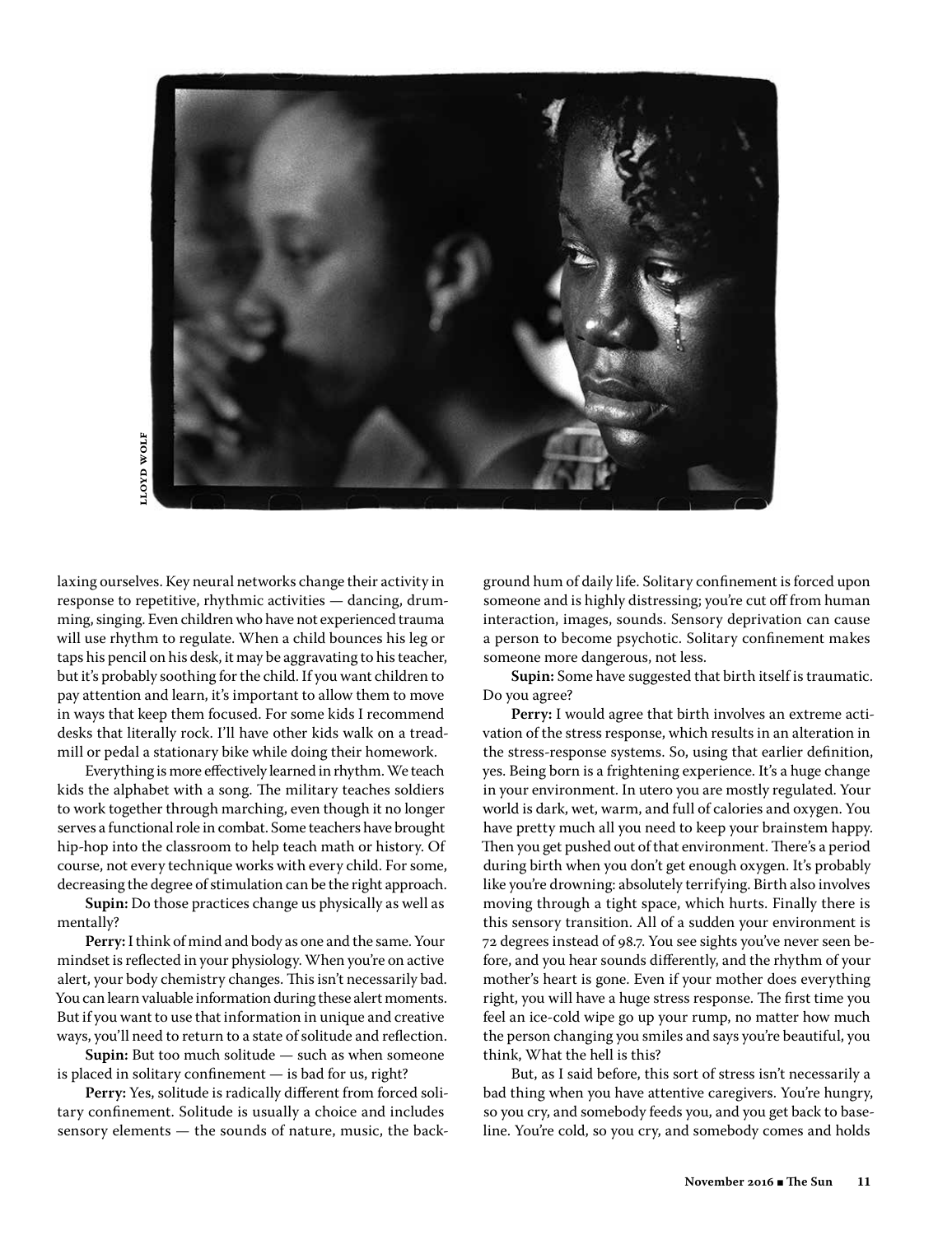## THE MAJORITY OF THE NEURONS IN YOUR BRAIN WERE CREATED IN THE WOMB. YOU CONTINUE TO MAKE NEURONS THROUGHOUT LIFE — TODAY YOU MIGHT MAKE TWO HUNDRED — BUT THERE ARE PERIODS IN UTERO WHEN YOU MAKE TWENTY THOUSAND NEURONS PER *SECOND*.

you, and you get back to baseline. You experience thousands of these sources of stress in the first few years. This is when your infant brain begins to make an association between a human face, a calm tone of voice, a loving touch, and the relief of physiological distress.

 Later on, when you meet somebody and they smile at you, you feel good, even if it's a new person or a novel situation. In the lower, less-evolved region of the brain, where an experience gets marked familiar or unfamiliar, the brain says, *This is a good person*. And if I expect you to be good, I will project warm, positive signals of engagement. Because human emotions are contagious, I will elicit from you what I project.

 As children get older and come into new environments, if their past experience is that people are kind, they're going to smile and be open to interactions. If people smile back, that reinforces this worldview, building an even bigger catalog of positive experiences. When the child occasionally encounters somebody who's not friendly, it doesn't undo all of that.

**Supin:** Do traumatic experiences contribute to addiction?

**Perry:** To answer that we first need to understand addiction: The brain's reward systems cause us to feel pleasure when stimulated. Typically there are many ways we can activate those reward systems during our day, most importantly by having a positive human interaction. But for a child with few loving relationships, it's hard to find those types of rewards. Maybe he's in a classroom where he's not allowed to move, and there's no music or other pleasurable sensory input. He isn't in the ingroup and sits by himself at lunch. After school he goes home. Mom and Dad are both working. So the kid turns on the TV and starts to eat even though he's not hungry. He'll eat Dorito after Dorito because the salt and fat can stimulate the reward networks; ultimately he gains weight. As he get older, he learns about online porn. He can masturbate, and that feels good for a while. Or he learns that if he drinks, it will make him less anxious. Or he might use some drug to artificially stimulate the reward systems in the brain.

The probability that you'll engage in unhealthy forms of

reward increases when your stress-response system is sensitized from trauma. So a child who has experienced trauma *and* lacks healthy relationships is primed, once he's introduced to alcohol or drugs later in life, to use them again and again and again.

 For somebody who has these vulnerabilities, relationshipbased interventions like Alcoholics Anonymous and Narcotics Anonymous are usually what works. They aren't perfect, but they're an opportunity to have human contact pretty much any time you want. You can go to a meeting. You can call your sponsor. Community-based interventions also help. Building a therapeutic web and repairing fractured relationships makes all the difference.

**Supin:** When a child is a bully or behaves violently, how do you tell whether trauma is fueling that behavior?

**Perry:** As you might guess, it's not easy. In general if a child is aggressive toward other children, that's a behavior the child has seen at home. Frequently children who humiliate and degrade vulnerable peers have themselves been made to feel small and degraded by a parent or sibling. It would be rare for someone to be a consistent bully without having either seen that behavior or experienced it in some way.

**Supin:** How come some kids who experience bullying become bullies and others don't?

**Perry:** That's a great question. Often in families in which two kids are abused, I'll find that one becomes aggressive and the other becomes a protector. I probably have ten families I'm working with right now in which one grown sibling is a cop or a social worker and another is in prison or has a substanceabuse problem. I could speculate about that, but there's a lot more we need to learn first. I do know that nothing is inevitable. There's a pathway out of these traumatizing environments.

 I've seen a tremendous range of responses to both good and bad experiences. I might work with one child who's troubled despite having had all kinds of wonderful opportunities, and another child who's had a rough life yet is humane, kind, and doing well in school. Again, I don't know why this is.

 One of the most important variables, in my experience, is *when* things happen. If you experience emotionally disengaged caregiving, humiliation, or a sense of being unwanted in the first year or two of life, even if you then escape that environment — maybe you're adopted, or your parent who was depressed gets better — that early experience can still cause profound social and emotional problems for you all the way into adulthood. On the other hand kids who have a good first year of consistent, predictable caregiving and then end up in shelters or foster homes and bounce around the system, maybe get sexually and physically abused, and so on — those children often function reasonably well as adolescents.

 The brain develops very rapidly both in utero and for the first couple of years after birth. In utero, especially, you're making a lot of neurons; in fact, the majority of the neurons in your brain were created in the womb. You continue to make neurons throughout life — today you might make two hundred — but there are periods in utero when you make twenty thousand neurons per *second*. The foundation of the brain's